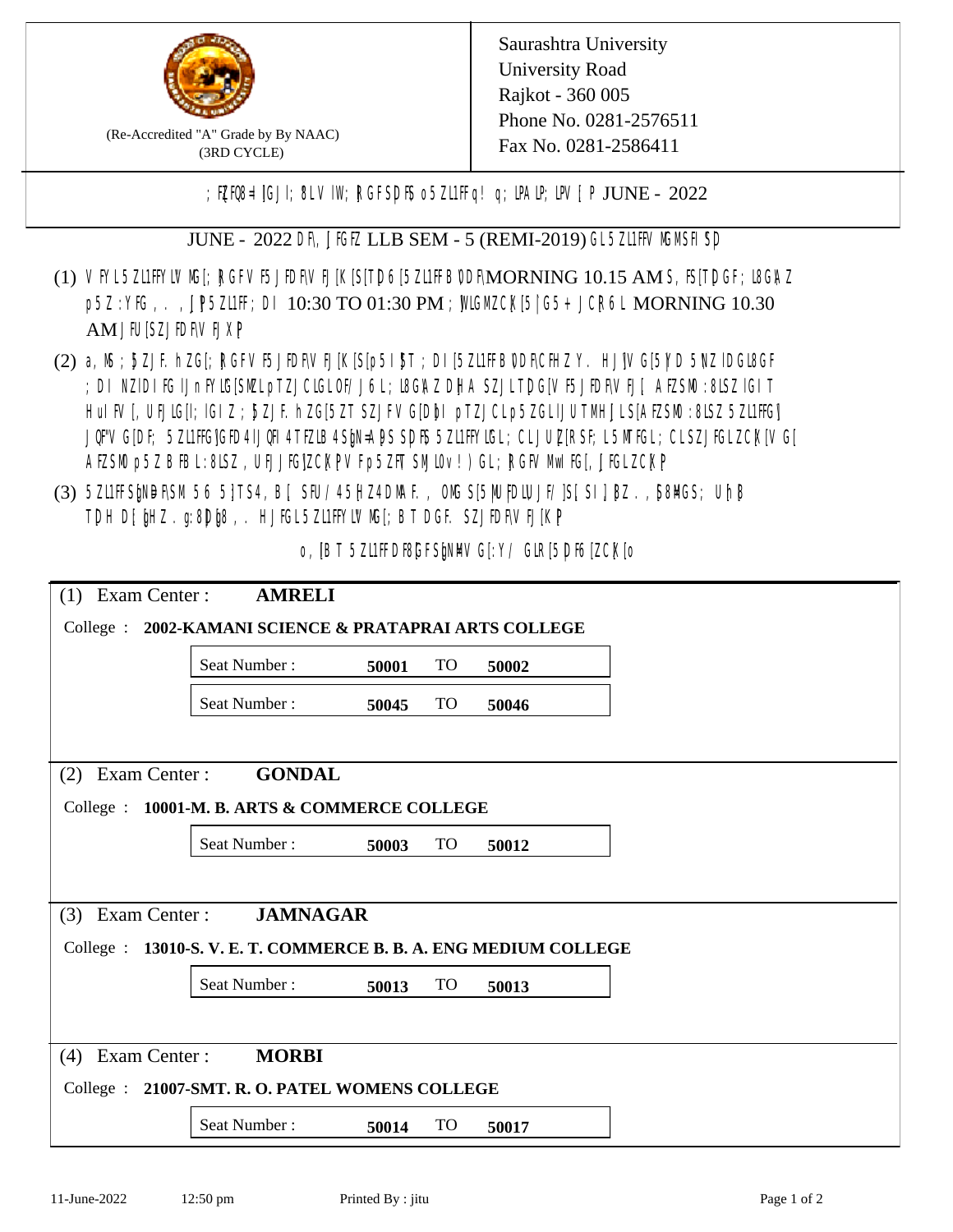| Exam Center :<br>(5)                             | <b>RAJKOT</b>                         |       |           |       |  |  |  |
|--------------------------------------------------|---------------------------------------|-------|-----------|-------|--|--|--|
|                                                  | College : 23069-CONVENTIONAL BUILDING |       |           |       |  |  |  |
|                                                  | Seat Number:                          | 50018 | TO        | 50034 |  |  |  |
|                                                  | Seat Number:                          | 50036 | <b>TO</b> | 50044 |  |  |  |
|                                                  |                                       |       |           |       |  |  |  |
| Exam Center :<br>(6)                             | <b>SURENDRANAGAR</b>                  |       |           |       |  |  |  |
| College :<br>24009-SHRI SWAMI VIVEKANAND COLLEGE |                                       |       |           |       |  |  |  |
|                                                  | Seat Number:                          | 50035 | TO        | 50035 |  |  |  |